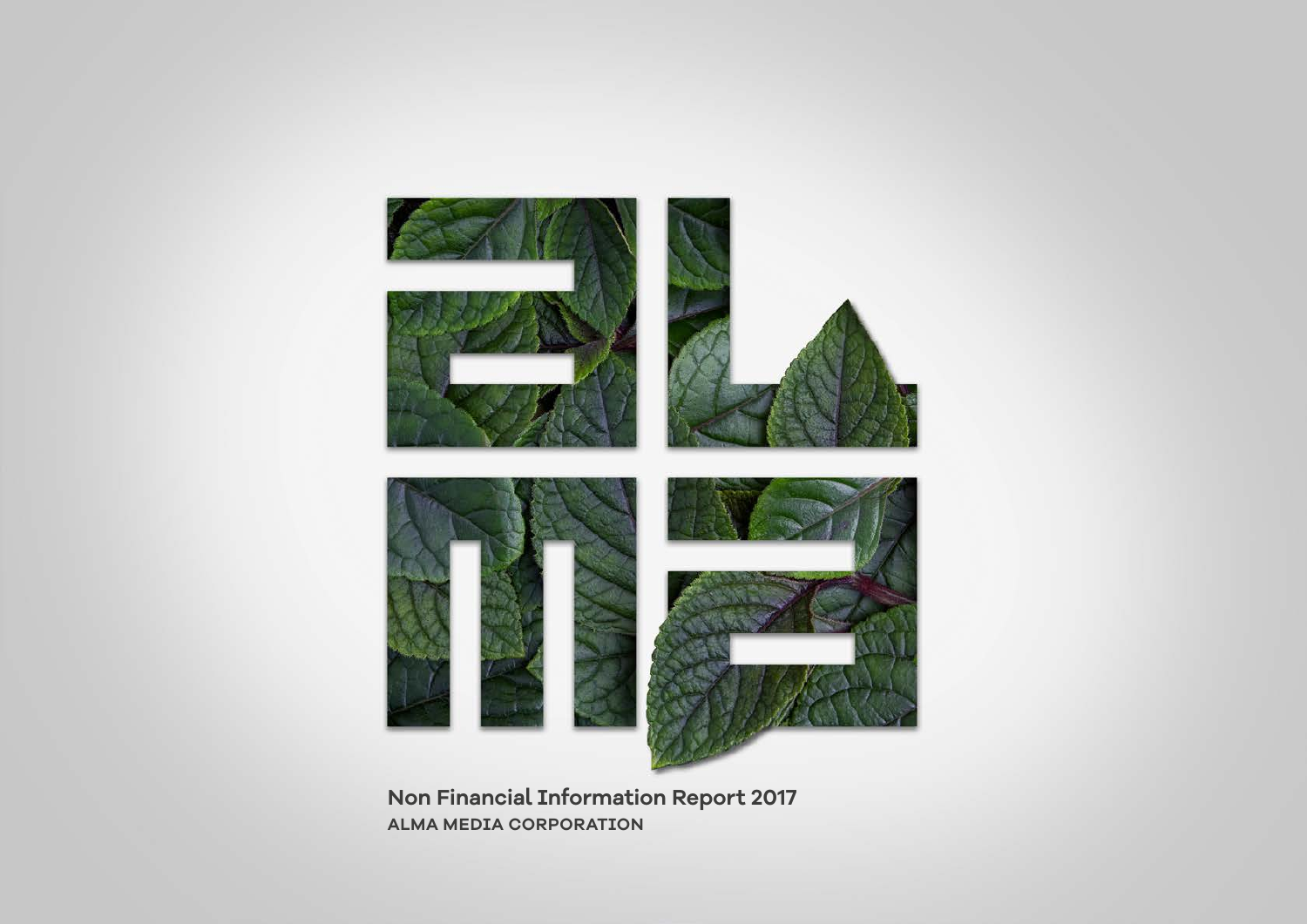Alma Media's purpose is to accelerate the sustainable growth of individuals, companies and society. Alma Media plays a significant role in increasing people's competence, awareness and understanding. We build contacts between companies and their customers. We create new growth opportunities for companies. Through our news content, we participate in building society, solving problems and creating a foundation for sustainable economic growth and individual freedom.

We create value for all of our stakeholders: consumers, readers, service users, corporate customers, employees, shareholders, partners and society at large.

## **CONTENTS**

| Alma Media's value creation model 3                                              |
|----------------------------------------------------------------------------------|
| Corporate responsibility management<br>principles and methods to ensure adequate |
|                                                                                  |
| Most significant corporate responsibility                                        |
|                                                                                  |
| Key indicators of corporate responsibility  8                                    |

allitationi allizoliul these stand main **Storists** and EESLI Бутыватуры

推线 1

## anskild reatriffictional restructured from the team<br>to the maturisoficquality as interesting three teams<br>**RAATSOTS IT** JÖV VISLIDI JOISV RENNIDILIL

**Trivil** 

**FEDERAL** 



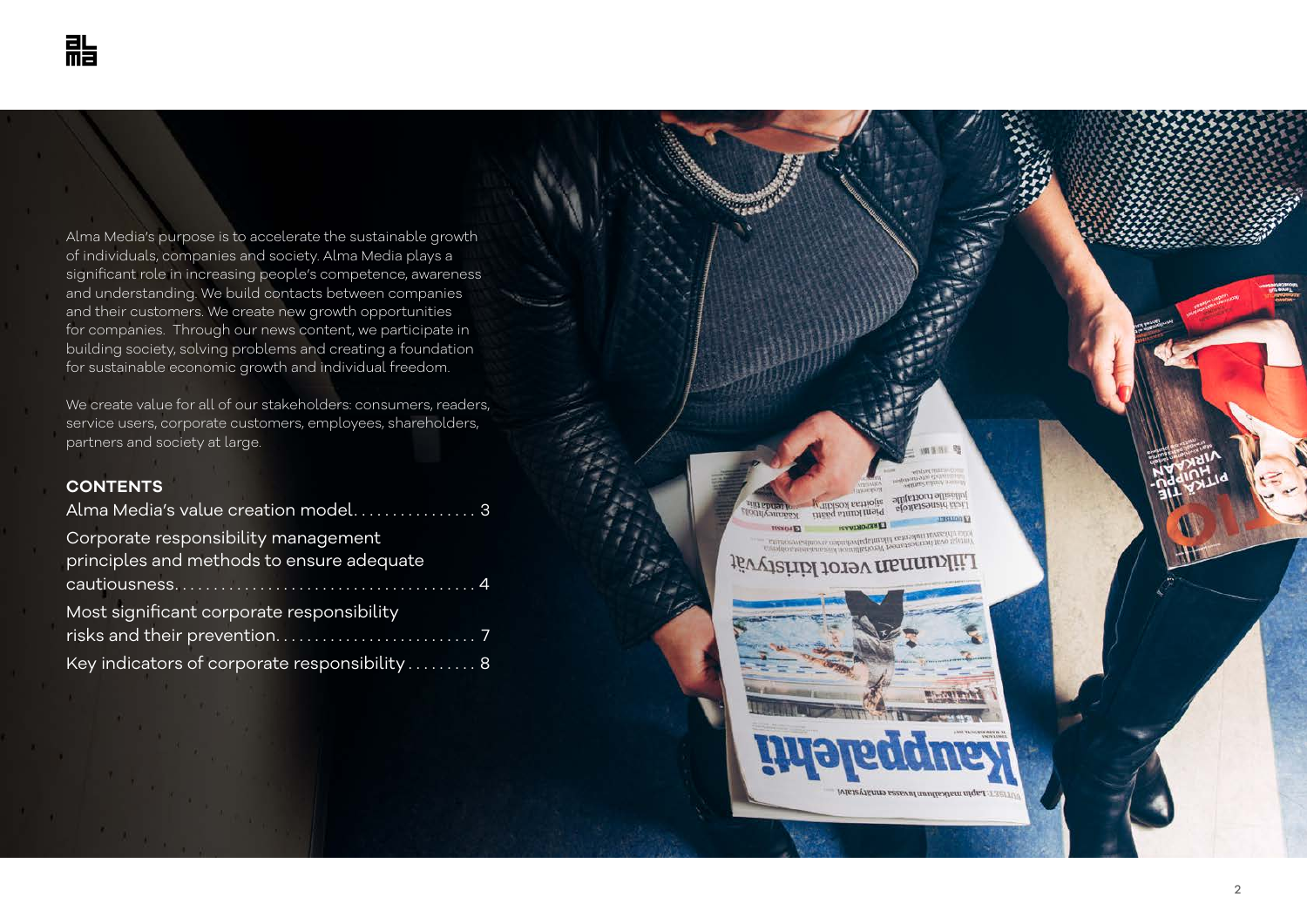# Alma Media's value creation model

**BUSINESS MODEL**

#### **RESOURCES AND INPUTS**

#### **Employees and expertise**

• 3,150\* (in 2017) Alma employees – strong expertise in journalism, marketing and technology.

#### **Intellectual property**

- The Alma brand and over 50 product brands.
- Customer data.

#### **Financial**

- Invested capital MEUR 218 (2017).
- Investments MEUR 170 in 2013–2017.

#### **Partner network**

• Partnerships in content and service development, production, marketing and sales.

 $\rightarrow$ 

• Corporate relations.

#### **Production inputs, Raw materials**

- Operations in 10 countries.
- Multi-channel digital service channels.
- Printing facility and regional distribution network.
- District heating, district cooling and electricity consumption in 2017: 69,395 GJ GJ/ 19,276 MWh, paper consumption 26 tonnes.
- \* Including delivery staff

# **Media business Consumers and enterprises Service business Advertisers**





## **OUTPUTS**

#### **Products and services**

- Alma's print and digital publications reach approximately 74% of Finns (in 2017, the 15–74 age group, Kantar TNS).
- Digital services for businesses.
- Events and training: 540 pcs (2017).
- Printed books and e-books: 134 pcs (2017).
- Printing and distribution services: 10,066,020,160 tabloid-size pages (2017).

#### Kauppalehti Talouselämä

**ILTALEHTI** 

**MONSTER ETUOVI.com** 

**AAMULEHTI** 



affärs<br>Vär den **AUTOTALLI** 

manu **NyTeknik** 

### **RESULTS AND IMPACTS**

#### **Customers**

- Consumers: individual growth through the production of information, service and experiences.
- Advertisers: promoting business growth.

#### **Employees**

- Increasing employee wellbeing and competence.
- Income: total annual wages MEUR 117 (2017).

#### **Shareholders**

- Operating result MEUR 47 (2017).
- Profit distribution MEUR 19.8 (2017), increasing shareholder value.

#### **Society**

 $\rightarrow$ 

- Supporting social development and dialogue through journalism and by promoting digitisation.
- Developing the vitality of communities and regions.
- Taxes and employment: taxes MEUR 77.9 (2017).

#### **Partner network**

• Purchases from partners.

#### **Environment**

• Carbon dioxide emissions in 2017: District heating, district cooling and electricity consumption 4,720 tCO $_{\rm 2}$ business travel  $248$  tCO<sub>2</sub>. .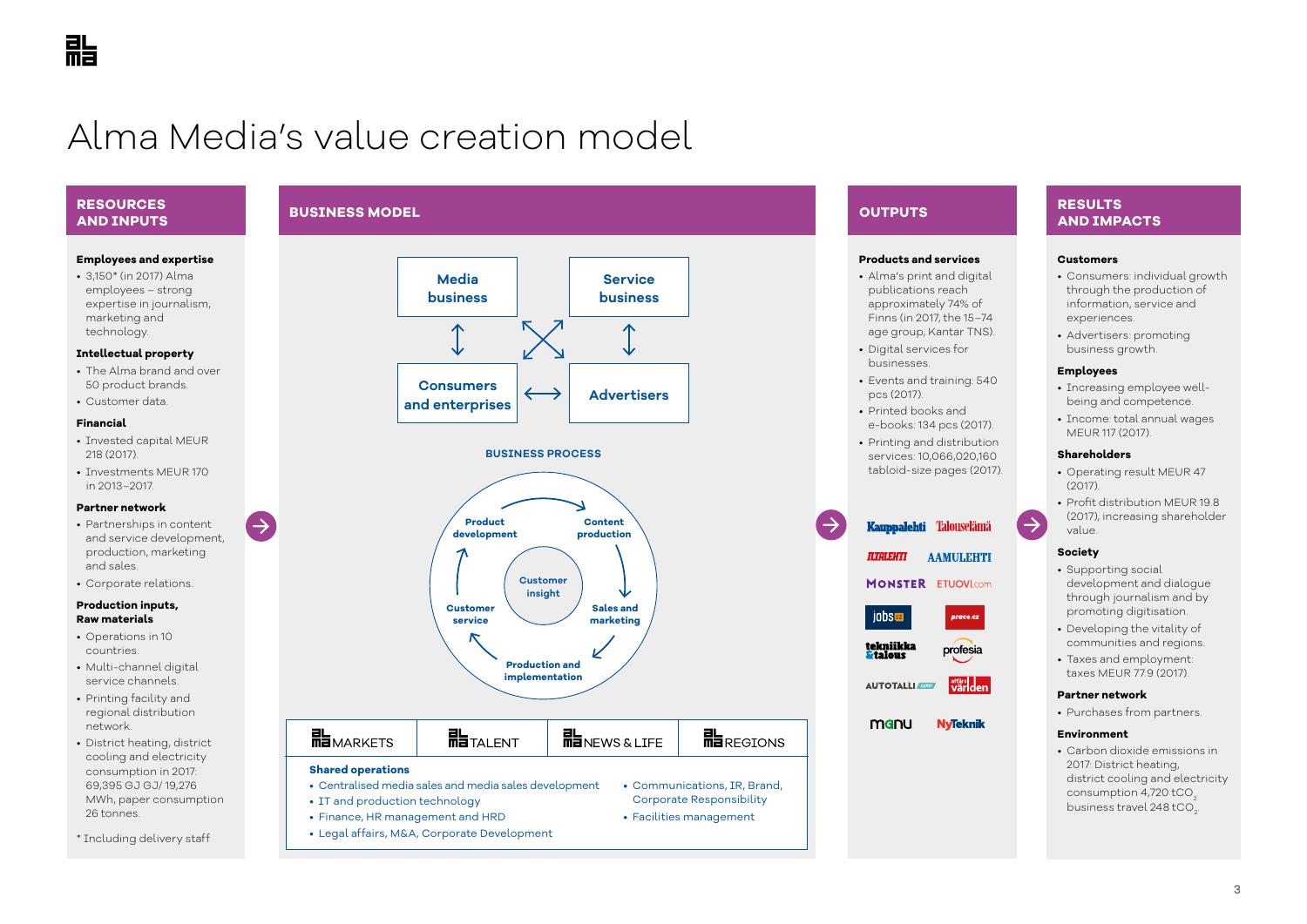# Corporate responsibility management principles and methods to ensure adequate cautiousness

The table below summarises the principles governing the management of corporate responsibility at Alma Media and the most significant results achieved in 2017 with respect to adherence to these principles. The information in the table only covers non-financial reporting obligations. A more comprehensive description of Alma Media's management of corporate responsibility is provided in the corporate responsibility report in Alma Media's annual GRI report.

In reporting the information, Alma Media adheres to the Global Reporting Initiative (GRI) guidelines where applicable, except in the area of responsible journalism.

The Global Reporting Initiative has not yet updated the aspects specific to the media sector to keep them in line with the GRI reporting guidelines. For the time being, Alma Media is reporting on the responsible journalism aspect mainly in accordance with the GRI G4 reporting framework, which preceded the GRI guidelines.

#### SUSTAINABLE MEDIA

| Area of corporat<br>responsibility | Management approach                                                                                                                                     | Principles                                                                                                                                                                                                                                                                                                                            | Policies, commitments and regulation                                                                                                                                                                                                                                                                                                                                                                         | Most significant results achieved in 2017                                                                                                                                                                                                                                                                                                                                                                                                                                                          |
|------------------------------------|---------------------------------------------------------------------------------------------------------------------------------------------------------|---------------------------------------------------------------------------------------------------------------------------------------------------------------------------------------------------------------------------------------------------------------------------------------------------------------------------------------|--------------------------------------------------------------------------------------------------------------------------------------------------------------------------------------------------------------------------------------------------------------------------------------------------------------------------------------------------------------------------------------------------------------|----------------------------------------------------------------------------------------------------------------------------------------------------------------------------------------------------------------------------------------------------------------------------------------------------------------------------------------------------------------------------------------------------------------------------------------------------------------------------------------------------|
| Responsible<br>journalism          | The responsibility for the jour-<br>nalistic content of Alma Media's<br>media lies with the Editors-<br>in-Chief, assisted by editorial<br>supervisors. | Alma Media's media brands are<br>politically independent.<br>In their role as a source of information,<br>Alma Media journalists and editorial<br>offices act transparently and responsibly<br>under all circumstances.<br>Alma Media's media outlets provide<br>reliable and high-quality content.                                   | Alma Media's Code of Conduct, Guidelines<br>for Journalists issued by the Council for Mass<br>Media, Council for Mass Media decisions,<br>the editorial offices' own style books and<br>guidelines, legislation.                                                                                                                                                                                             | Aamulehti, Lapin Kansa and Alma Media's local papers<br>were not subject to any condemnatory Council for Mass<br>Media decisions during the year. Kauppalehti and Satakunnan<br>Kansa were subject to one condemnatory decision each.<br>Aamulehti political journalist Lauri Nurmi won<br>a journalism prize from Suomen Kuvalehti.<br>IL-TV's Päivärinta Uncensored talk show was the only<br>online-only talk show among the finalists in the<br>talk show category in the Golden Venla Awards. |
| Responsible<br>marketing           | Alma Media's media sales<br>and marketing organisation<br>is in charge of the development<br>of responsible marketing<br>communication practices.       | Alma Media operates responsibly<br>and ethically in the rapidly digitising<br>field of marketing communications.<br>Alma Media provides a safe and reliable<br>media environment for advertisers.<br>Alma Media engages in active<br>dialogue to spread responsible<br>marketing communication practices<br>among industry operators. | IAB quidelines, International Chamber of<br>Commerce Code of Advertising and<br>Marketing Communication Practice,<br>Europe-wide self-regulation of targeted<br>online advertising (OBA self-regulation),<br>Council for Mass Media content marketing<br>guidelines and precedents, Contractual terms<br>and terms of sale concerning the advertising<br>customers of Alma Media's media sales, legislation. | In 2017, Alma Media's online and mobile services<br>did not publish any advertisements that violated<br>the International Chamber of Commerce Code of<br>Advertising and Marketing Communication Practice.                                                                                                                                                                                                                                                                                         |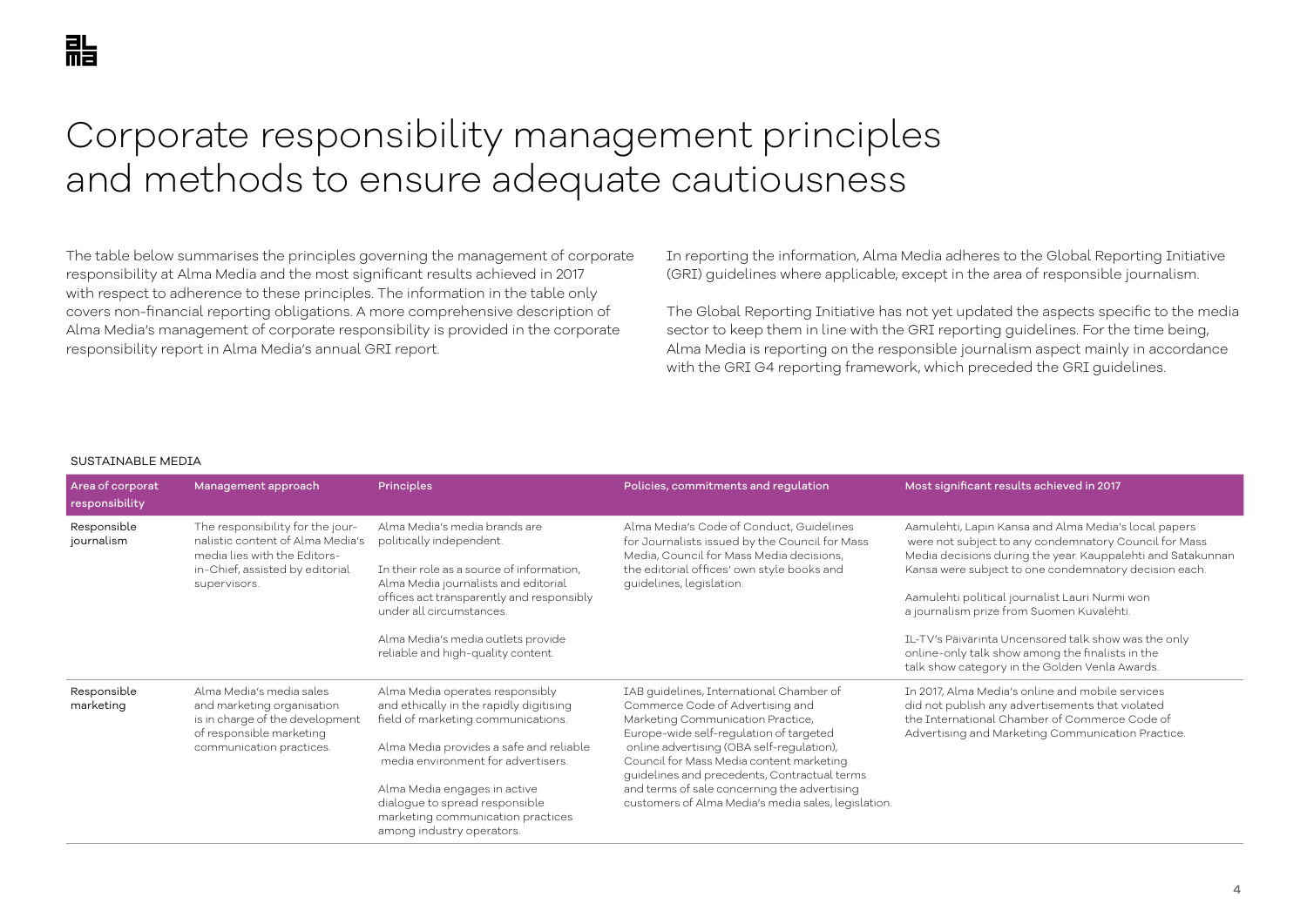#### RESPONSIBILITY FOR EMPLOYEES

| Area of corporate<br>responsibility                    | Management approach                                                                                                                                                                             | <b>Principles</b>                                                                                                                                                                                                                                                                                                                                                                  | Policies, commitments and regulation                                                                                                                                                                                                                                                                                                      | Most significant results achieved in 2017                                                                                                                                                                                                                                                                                                                                                                                                                                                                                                                                                                                                                   |
|--------------------------------------------------------|-------------------------------------------------------------------------------------------------------------------------------------------------------------------------------------------------|------------------------------------------------------------------------------------------------------------------------------------------------------------------------------------------------------------------------------------------------------------------------------------------------------------------------------------------------------------------------------------|-------------------------------------------------------------------------------------------------------------------------------------------------------------------------------------------------------------------------------------------------------------------------------------------------------------------------------------------|-------------------------------------------------------------------------------------------------------------------------------------------------------------------------------------------------------------------------------------------------------------------------------------------------------------------------------------------------------------------------------------------------------------------------------------------------------------------------------------------------------------------------------------------------------------------------------------------------------------------------------------------------------------|
| Developing<br>employee<br>competence<br>and well-being | Alma Media's HR function defines and<br>manages the processes and functions<br>related to the development of employee<br>competence and management,<br>compensation, benefits and HR reporting. | Alma Media offers employees a<br>wealth of opportunities for increasing<br>their individual competencies.<br>Alma Media engages in the long-term<br>development of management and leadership.<br>Alma Media increasingly invests resources in<br>the recruitment of talented professionals and<br>their commitment to the company, as well as<br>in developing its employer image. | Alma Media's Code of Conduct,<br>Alma Media's equality and non-discrimination<br>principles and unit-level non-discrimination,<br>equality and diversity plans, Alma Media's<br>training policy, Alma Media's remuneration<br>policy, legislation.                                                                                        | Employee satisfaction with Alma Media as a workplace<br>improved from the previous year according to the<br>Quality of Work Life (QWL) index. Employee satisfac-<br>tion is now substantially above the average level of<br>Finnish companies.<br>Alma Media was one of the biggest gainers in a<br>ranking of Finnish employers based on an extensi-<br>ve national employer image survey of students and<br>professionals.                                                                                                                                                                                                                                |
| Equal and<br>diverse work<br>community                 | Ensuring that HR policies are non-<br>discriminatory is the responsibility of the<br>units' managers in charge of recruitment<br>as well as Alma Media's HR function.                           | All Alma Media employees are treated<br>equally and fairly.<br>Alma Media recruits employees based on<br>their abilities and aptitude, irrespective of<br>their gender, age, religious beliefs,<br>nationality, sexual orientation or disabilities.                                                                                                                                | Alma Media's unit-level equality, non-<br>discrimination and diversity plans, the<br>diversity policy of Alma Media's Board of<br>Directors, Alma Media's Code of Conduct,<br>commitment to the UN Sustainable<br>Development Goals (SDG) and to the<br>UN Global Compact (UNGC), legislation,<br>the FIBS diversity network undertaking. | Employee satisfaction with Alma Media as a workplace<br>improved from the previous year according to the<br>Quality of Work Life (QWL) index. Employee satisfac-<br>tion is now substantially above the average level of<br>Finnish companies.<br>Alma Media was one of the biggest gainers in a ranking<br>of Finnish employers based on an extensive national<br>employer image survey of students and professionals.<br>$\mathbf{r}$ , and the set of the set of the set of the set of the set of the set of the set of the set of the set of the set of the set of the set of the set of the set of the set of the set of the set of the set of the set |

Alma Media was not informed of any violations related to the inappropriate treatment of employees, either by the authorities or via the whistleblowing channel available to the Group's employees.

| Area of corporate<br>responsibility              | Management approach                                                                                                                                                                                                                                                                                                                                                                                              | <b>Principles</b>                                                                                                                                                                                                                                                                                                         | Policies, commitments and regulation                                                                                                                                                                                                                                           | Most significant results achieved in 2017                                                                                                                                                 |
|--------------------------------------------------|------------------------------------------------------------------------------------------------------------------------------------------------------------------------------------------------------------------------------------------------------------------------------------------------------------------------------------------------------------------------------------------------------------------|---------------------------------------------------------------------------------------------------------------------------------------------------------------------------------------------------------------------------------------------------------------------------------------------------------------------------|--------------------------------------------------------------------------------------------------------------------------------------------------------------------------------------------------------------------------------------------------------------------------------|-------------------------------------------------------------------------------------------------------------------------------------------------------------------------------------------|
| Transparency<br>and ethics in<br>business        | The Group's executive management<br>is responsible for the ethicality and<br>transparency of Alma Media's<br>business operations.                                                                                                                                                                                                                                                                                | Alma Media has a zero tolerance policy with<br>respect to discrimination, corruption, bribery<br>and other unethical business practices.<br>Alma Media operates openly and transpa-<br>rently with respect to taxation and pays taxes<br>in the country where the result is generated.                                    | Alma Media's Code of Conduct, Alma Media's<br>tax policy (updated in 2017), commitment to<br>the UN Sustainable Development Goals (SDG)<br>and to the UN Global Compact (UNGC),<br>commitment to IFRS accounting standards<br>approved for application in the EU, legislation. | Alma Media was not informed of any incidents of<br>discrimination, bribery, corruption or other unethical<br>business practices in 2017.                                                  |
| Responsibility<br>throughout<br>the supply chain | The development of a responsible<br>procurement policy at Alma Media is the<br>responsibility of the Chief Procurement<br>Officer.<br>Alma Media's Chief Digital Officer and Chief<br>Information Officer are responsible for ICT<br>procurement at the Group level. In Alma<br>Media's printing operations, the responsibi-<br>lity for procurement lies with the Logistics<br>Manager and the Quality Manager. | Subcontractors familiarise themselves<br>with Alma Media's corporate responsibility<br>principles and Code of Conduct and agree<br>to comply with them, where applicable, in<br>addition to complying with the law.<br>Alma Media encourages its key subcont-<br>ractors to draft their own long-term climate<br>targets. | Alma Media's Code of Conduct, Alma Media's<br>procurement policy (drafted in 2017), com-<br>mitment to the UN Sustainable Development<br>Goals (SDG) and to the UN Global Compact<br>(UNGC), legislation.                                                                      | Alma Media was not informed of any incidents of Alma<br>Media's subcontractors being guilty of discrimina-<br>tion, bribery, corruption or other unethical business<br>practices in 2017. |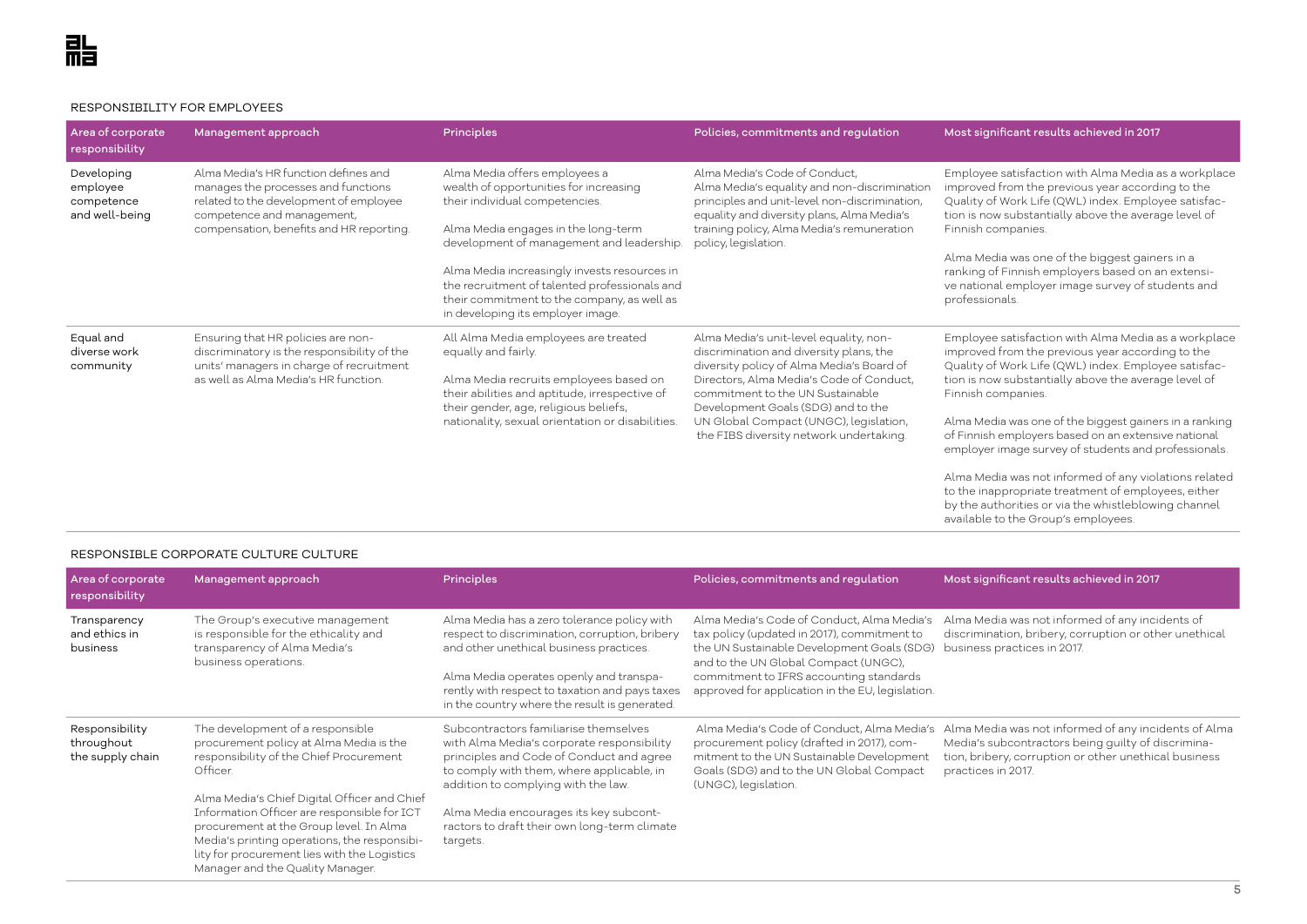ENVIRONMENTAL RESPONSIBILITY

| Area of corporate<br>responsibility       | Management approach                                                                                                                                                                                             | <b>Principles</b>                                                                                                             | Policies, commitments and regulation                                                                                        | Most significant results achieved in 2017                                                                 |
|-------------------------------------------|-----------------------------------------------------------------------------------------------------------------------------------------------------------------------------------------------------------------|-------------------------------------------------------------------------------------------------------------------------------|-----------------------------------------------------------------------------------------------------------------------------|-----------------------------------------------------------------------------------------------------------|
| Environmental<br>impacts of<br>operations | The management of Alma Media's business<br>units is responsible for developing more<br>environmentally friendly products and<br>services and helping Alma Media achieve its<br>long-term environmental targets. | Alma Media takes a systematic and long-term<br>approach to reducing the carbon dioxide<br>emissions caused by its operations. | Alma Media's Code of Conduct, commit-<br>ment to the UN Sustainable Development<br>Goals (SDG) and to the UN Global Compact | Alma Media's carbon dioxide emissions decreased by<br>3.6 per cent compared to 2016.                      |
|                                           |                                                                                                                                                                                                                 |                                                                                                                               | (UNGC), legislation.                                                                                                        | Alma Media's printing press reduced its material was-                                                     |
|                                           |                                                                                                                                                                                                                 | Alma Media improves the energy efficiency<br>of its properties and the material efficiency of                                 |                                                                                                                             | te by 11 per cent compared to 2016.                                                                       |
|                                           |                                                                                                                                                                                                                 | its printing press.                                                                                                           |                                                                                                                             | The energy efficiency of Alma Media's properties in<br>Finland improved by 3.7 per cent compared to 2016. |
|                                           |                                                                                                                                                                                                                 | Alma Media will shift to zero-emission electri-<br>city in its Finnish operations by 2020.                                    |                                                                                                                             |                                                                                                           |

# Most significant corporate responsibility risks and their prevention

The chart on the next page illustrates the trends affecting certain areas of Alma Media's corporate responsibility as well as related risks and ways to prevent them.

In managing corporate responsibility risks, Alma Media applies the materiality principle and focuses its risk prevention measures on the areas of corporate responsibility that are considered to be the most important.

The chart only includes the risks that are related to the areas of corporate responsibility reported in the statement of non-financial information. For this reason, the way the areas of Alma Media's corporate responsibility are grouped and the terminology used are not entirely in line with the practices applied in Alma Media's other corporate responsibility reporting.

A more comprehensive description of the risks related to the various areas of Alma Media's corporate responsibility is provided in Alma Media's Corporate Governance Statement. The corporate responsibility risks are discussed as part of the risks related to the Group's business operations on pages 16–19 of the statement.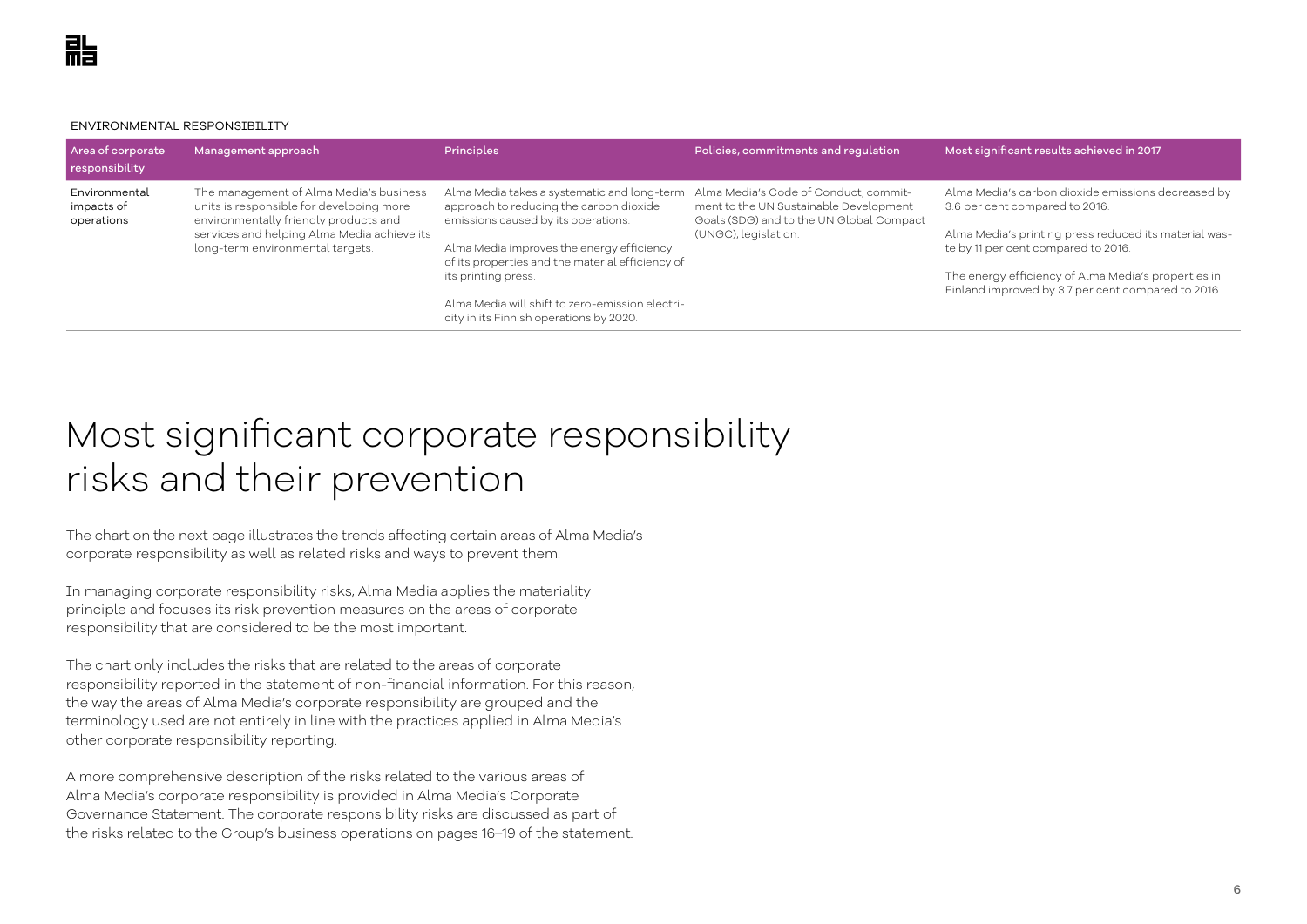Responsible journalism

Responsible marketing

#### TREND:

Increasing global distrust towards media

Digitalisation of advertising and news content

Decline of media literacy

#### RISKS:

Direct and indirect attempts at deception and influence over media and citizens are increasing

Erosion of customer loyalty towards traditional media

Monitoring content and services in the digital environment is more challenging

#### RISK PREVENTION:

Developing Alma Media's operating practices and employee competence

Long-term development of services and content

Technology acquisition

Reader satisfaction surveys, customer contacts and feedback

Participation in industry events and organisations

Developing employee competence and **Environmental impacts of operations** well-being

Equal and diverse work community

#### TREND:

Changing job descriptions as a result of the digital transformation

The significance of corporate responsibility is highlighted among various stakeholders

#### RISKS:

Shortage of skilled employees

Failure to create commitment among employees

Weakening of the employer brand

#### **RESPONSIBLE MEDIA RESPONSIBILITY FOR EMPLOYEES RESPONSIBLE CORPORATE CULTURE ENVIRONMENTAL RESPONSIBILITY**

Transparency and ethics in business

Responsibility throughout the supply chain

#### TREND:

The significance of corporate responsibility is highlighted among various stakeholders

#### RISKS:

Negligence related to ethical and responsible business constitutes a business risk and a brand risk

#### RISK PREVENTION:

Developing Alma Media's operating practices and employee competence

Developing tax footprint reporting

Active responsibility dialogue and communication with subcontractors

### TREND:

Climate change

The significance of environmental responsibility is highlighted among various stakeholders

#### RISKS:

Negligence related to environmental responsibility constitutes a business risk and a brand risk

Introduction of stricter emissions reduction requirements on businesses

#### RISK PREVENTION:

Developing Alma Media's operating practices and employee competence

The Group's long-term environmental targets

Long-term development of the energy efficiency of properties and the material efficiency of the printing press

## RISK PREVENTION:

Development of human resources and competencies

Long-term development of management and leadership

Employee surveys and follow-up, developing cooperation, one-to-one discussions

Unit-level equality, diversity and nondiscrimination plans

Systematically building the employer brand and targeted Trainee programmes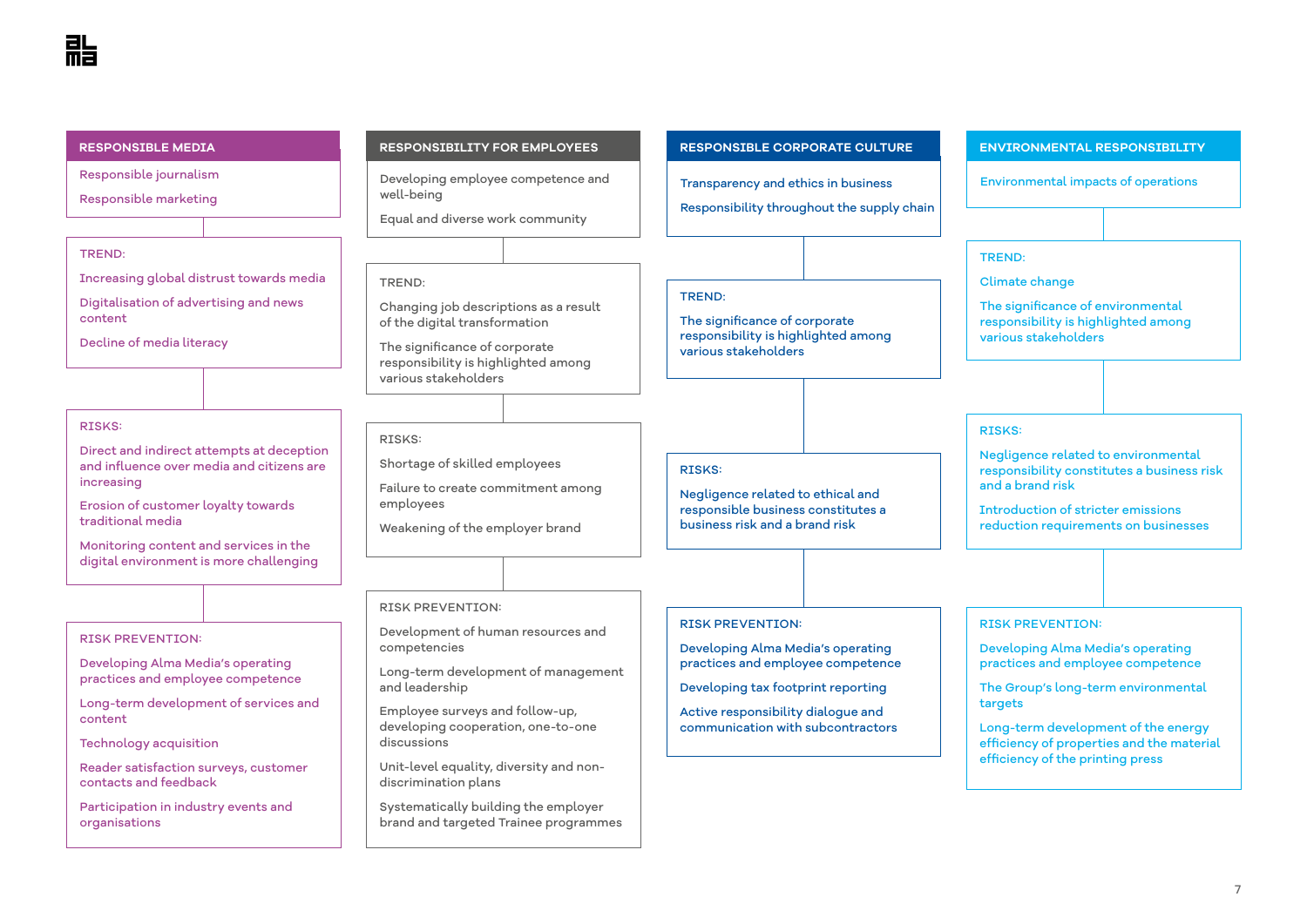# Key indicators of corporate responsibility

The information below consists of Alma Media's corporate responsibility targets for 2017 and the results achieved. The list only includes the targets that are related to the areas of corporate responsibility reported in the statement of non-financial information. A more comprehensive description of Alma Media's targets in different areas of corporate responsibility is provided in the corporate responsibility report in Alma Media's Annual Review.

#### GOAL ACHIEVED IN PROGRESS GOAL NOT ACHIEVED

#### RESPONSIBLE JOURNALISM

 Goal: Alma Media's media outlets' combined share of all condemnatory decisions issued by the Council for Mass Media must not exceed 20% in any given year. Outcome: The share of condemnatory decisions was 32% in 2017. Goal: By 2019, all of Alma Media's major media outlets will have content responsibility objectives, the achievement of which will be measured by reader surveys. Outcome: The project will begin in 2018.

#### RESPONSIBLE MARKETING

 Goal: Alma Media's websites will not publish any advertisements that violate the ICC Code of Advertising and Marketing Communication Practice. Outcome: The Group was not informed of any infringements.

 Goal: By 2020, Alma Media's media sales organisation will be ranked among the leaders of its industry in Finland in the annual national survey of the customer experience of media sales organisations (index average). Outcome: Monitoring will begin in 2018.

#### DEVELOPING EMPLOYEE COMPETENCE AND WELL-BEING

 Goal: Alma Media will achieve a score of at least 70% in the QWL (Quality of Work Life) index each year. Outcome: The index was 76% in 2017.

Goal: At least 10% of new Alma Media employees stay with the company for at least two years after being hired. Outcome: In 2017, the employee turnover rate among the employees who had started working for the maximum of 2 years ago, was 12.9%.

 Goal: Alma Media receives a score of at least 7 in its annual employer image survey of the Group's employees. Outcome: In 2017, Alma Media's score was 7.98 (average of all responses, scale 1–10).

Goal: Occupational accidents will be reduced by 50% in Alma Media's delivery operations by 2022. Outcome: Progressing on schedule. In 2017, the total number of occupational accidents in the delivery operations was 104 (2016: 148).

### EQUAL AND DIVERSE WORK COMMUNITY

Goal: No informed infringements related to employee discrimination or other inappropriate treatment of employees via Alma Media's whistleblowing channel or from the authorities. Outcome: The Group was not informed of any infringements.

#### TRANSPARENCY AND ETHICS IN **BUSTNESS**

Goal: No reported incidents of corruption, bribery or other unethical business practices. Outcome: The Group was not informed of any infringements.

#### RESPONSIBILITY IN THE SUPPLY CHAIN

Goal: Alma Media will engage in active dialogue on climate targets with its key subcontractors with the aim of having all key subcontractors in Finland establish their own long-term climate targets by 2025. Outcome: The project will begin in 2018.

#### ENVIRONMENTAL IMPACTS OF OPERATIONS

Goal: The CO $_{_2}$  emissions caused by Alma Media's operations (including Scope 1 and Scope 2 emissions) will be reduced by 21% by 2025 (benchmark: 2016). Outcome: Progressing on schedule. CO $_{\textrm{\tiny{2}}}$  emissions were reduced by 3.6% in 2017.

Goal: Alma Media will improve the energy efficiency of its properties in Finland by 5% by 2020 (benchmark: 2016). Outcome: Progressing ahead of schedule. In 2017, the energy efficiency improved by 3.7% from the previous year.

Goal: Alma Media will shift to zero-emission electricity in its Finnish operations by 2020. Outcome: The project will begin in 2018.

Goal: Alma Media's printing press will improve its material efficiency by 2% annually until 2025 (benchmark: 2016). Outcome: Progressing on schedule. In 2017, material efficiency of the printing press improved by 11% from the previous year.